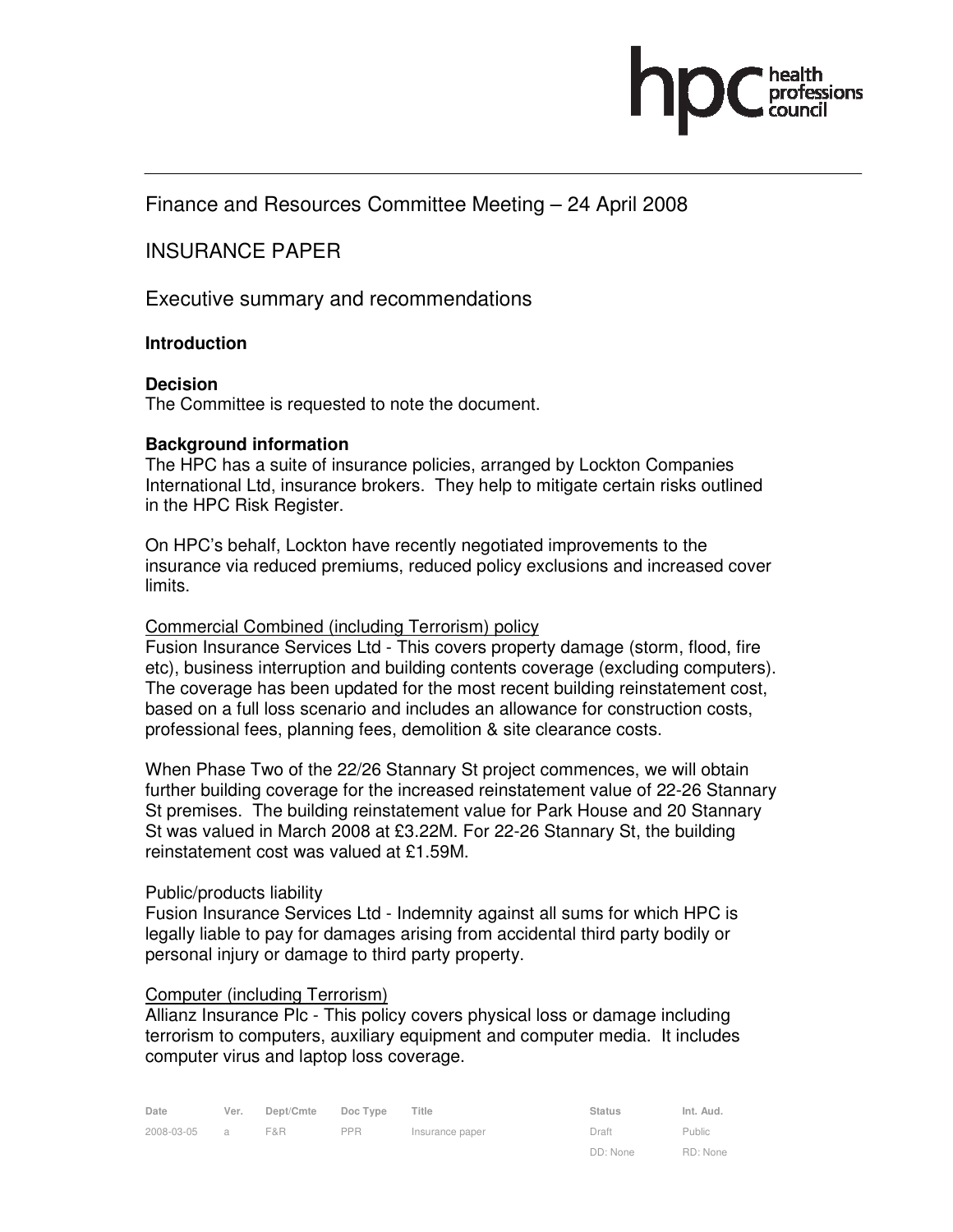# Personal Accident/Travel

AIG UK Limited

For all Employees:

• Three times annual salary payment on death by personal accident, permanent total disablement or disabling injuries.

Conditions: Total one accident claim limit of £10M. Total aircraft accumulation claim limit (travel of multiple employees on one plane) of £25M.

For Council members, Non Council Committee Members (NCCM's) and Partners:

- £50,000 on death by personal accident, permanent total disablement or disabling injuries
- £250 per week for temporary total disablement up to 104 weeks, excluding the first 7 days

Conditions: Total one accident limit of £10M. Total aircraft accumulation limit (travel of multiple employees on one plane) of £25M.

For all employee, council member, NCCM or partner travel:

- unlimited medical, rescue and assistance expenses
- legal expenses claim up to £50,000
- personal liability claim up to £5,000,000
- personal property loss up to £5000 with a maximum claim for any one item of £2000
- money loss of £5000 including max cash of £2000
- For cancellation, curtailment, travel disruption & travel delay expenses, claim up to £10,000
- For hijack, claim up to £25,000
- For kidnap or hostage, aggregate claim limit of £250,000
- For political evacuation, aggregate claim limit of £50,000

Major exclusions on the travel claims above include; journeys undertaken against the advice of a medical practitioner, for persons over 85 years, claims arising from pregnancy or childbirth. NB: Can apply to the insurer on a one off basis for pregnancy cover for a specific journey.

# Engineering/Inspection

HSB Haughton

This policy covers boiler, pressure, lifting and handling plant (elevators). Cover relates to sudden and unforeseen damage with a £50,000 claim limit.

# Legal Expenses

Brit Insurance Ltd - This policy covers legal expenses incurred by external solicitors/counsel in dealing with cases that are brought before the FTP Committee, including the defence of any Judicial Review against the HPC.

The policy excess is £125k and the aggregate limit has been raised to £500k per annum with a limit of £250k per loss (case/review).

Condition: That the HPC notify the insurers of any likely claim that might exceed £75k.

Professional Indemnity, Executive Liability, Crime Documents Markel (UK) Ltd